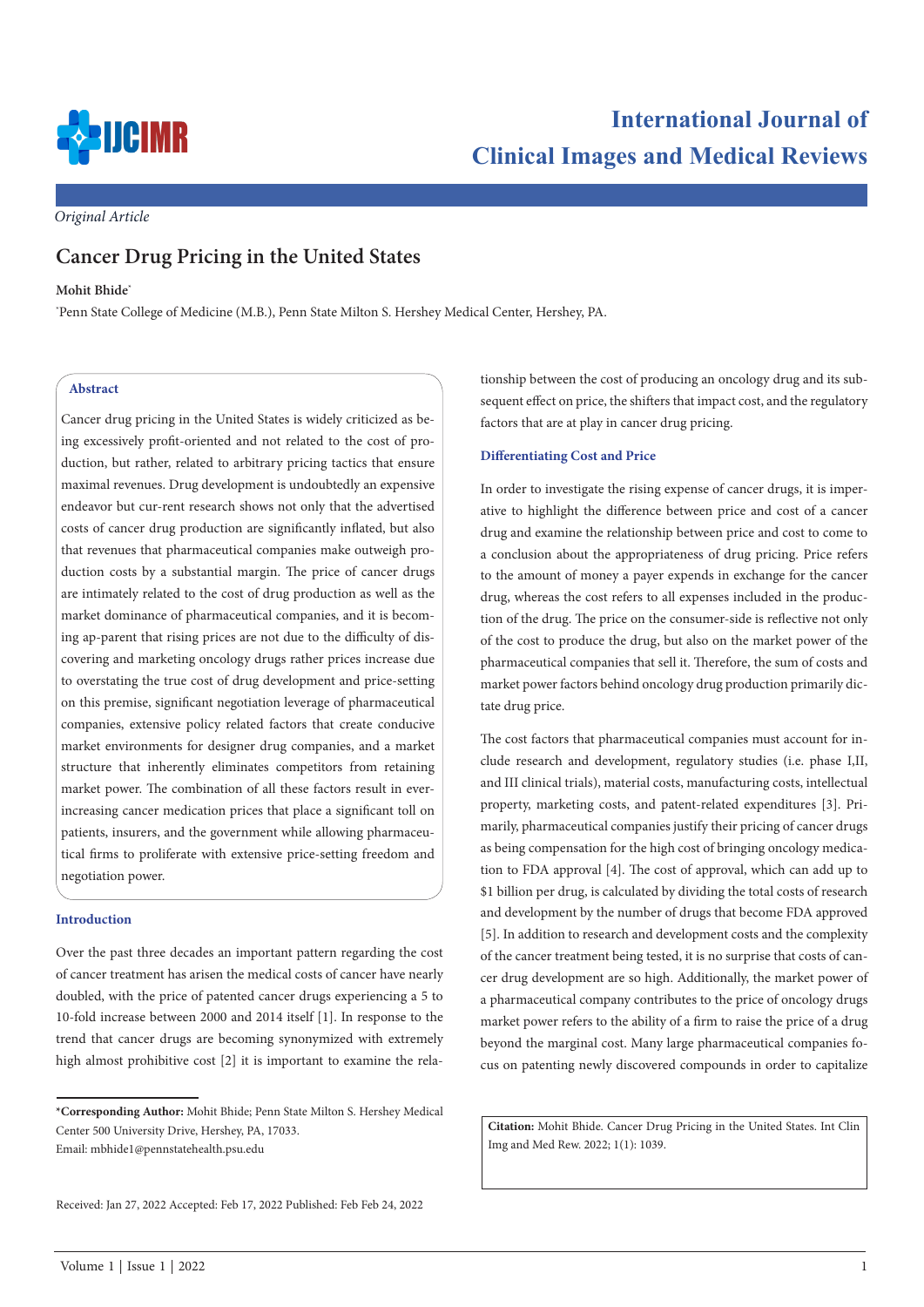on the returns of providing the drug with little, if any, competition. Therefore, the price that payers are met with is a combination of the costs of developing the cancer drug in addition to the market power and price-setting behaviors of the pharmaceutical company.

### **Positive Question: What is the cost of cancer drugs?**

### Drug Development: Research and Development

"The enormous cost of drug development is a key component of the current debates over prescription drug prices" [6] due to the drug production pipeline being such a financially aggressive process after research and development (R&D). The cost of drug development primarily relates to the predicted expenditures a firm will pay for a drug that enters human clinical trials, [7] and the expenditures allocated to clinical trials can outweigh expenditures related to R&D. In 2008 pharmaceutical companies allocated \$50 billion in aggregate on research and development [8] and this cost can decrease if pharmaceutical firms offset R&D costs by contracting universities, research organizations, biotechnology companies and manufacturing organizations to identify potential compounds [9], with the cost of R&D alone can varying between \$178.2 million to \$1.95 billion for an individual company [10]. Once a target compound is identified through R&D, individual firms can spend anywhere between \$500 million to \$2 billion [11] in the clinical trial phase of drug deployment. Additionally, factors other than R&D, such as manufacturing, diagnostic tests, costs of materials, and other direct costs that are difficult to enumerate add to the total cost of developing oncology drugs preclinical trial [12].

### *Drug Development: Clinical Trial Pipeline*

Clinical trials are typically 3 to 4 phase processes that ensure potential compounds are safe and efficacious for patients. Phase I of the pipeline involves information acquisition regarding dosage, absorption, metabolic effects, excretion, and toxicity of a new chemical entity (NCEs) through administration on a small sample of healthy volunteers [13]. A typical phase I trial lasts between 1 to 2 years, where up to 25% NCEs are deemed as unsuitable compounds. If the NCE is accepted as safe for administration, Phase II trials are conducted on patients who are afflicted with the target disease/condition to obtain preliminary evidence and data on safety and efficacy, or effectiveness in a clinical setting [14]. If the NCE passes Phase II trials, it continues to Phase III where a larger sample size and more robust trials are implemented to firmly establish efficacy and highlight side effects of the compound.15 Only after passing all three phases can a compound be submitted for approval by the Food and Drug Administration (FDA), and eventually appear on the drug market. The entire clinical trial process can take upwards of [15] years per drug, [16] and this is a major contributor to the high cost of drug development.

### *Drug Development: Market Power and Price Setting*

In order to recapitulate expenditures attributed to R&D, approval, and other development related costs, pharmaceutical firms are given incentives to accept the large upfront 'sunk costs' of the development process. These incentives are provided by the government and relate to market protections such as marketing and patent exclusivity [17]. The result of these incentives is significant market power which allocates freedom to the firm in terms of setting prices without considerations relating to competition. Since product exclusivity through patent protection eliminates bioequivalent competitors from the drug market until the patent expires, pharmaceutical firms are given the opportunity to absorb the cost of cancer drug production through revenue. Though this opens an avenue for monopolistic profit-maximizing price setting, studies by Di Masi et al. and Grabowski et al. suggest that the "internal rate of return of pharmaceutical companies is close to the industry cost-of-capital" [18] for randomly selected drugs. For cancer drugs, however, the opposite behavior is observed -- the profit margins of patent-protected cancer drugs can range anywhere between 7-fold to 10-fold higher than R&D spending [19].

#### *Normative Question: Why are cancer drug costs high?*

When comparing the price of cancer drugs to their costs, it becomes apparent that the common \$1.3 billion estimate to bring a cancer drug to market is heavily inflated [20]. Pharmaceutical firms, however, attribute the high pricing of cancer drugs to the additional health benefits of the cancer drug in addition to the high research and approval costs [21]. Furthermore, proponents of cancer drug pricing assert that free market forces eventually cause prices to settle at reasonable levels [22]. However, current research suggests that the aforementioned reasons do not justify the high price of cancer medication.

### *True Research Costs*

Current research shows that pharmaceutical companies marketing patented cancer drugs participate in a market spiraling strategy where prices on the previous year's drugs are continually increased and the price of the newly developed drug is set higher than that of the previous year [23]. Light et al. suggest this is the direct reason for escalating cancer drug prices, in addition to significant inflation of the true cost of cancer drug production. Firstly, the \$1.3 billion drug re-search cost is an estimate of the profits a pharmaceutical company would have made if they did not invest in research they are effectively adding the foregone profits onto drug research costs to arrive at \$1.3 billion, so the true cost comes down to \$650 million after correction [24]. Addition-ally, pharmaceutical firms do not make public the fact that half of company research is subsidized through deductions due to taxpayer subsidies once this is accounted for, the average cost to get a drug to market is \$325 million [25].

Furthermore, 84% of new drug discovery comes from basic research conducted by the public (i.e. universities, National Cancer Institute) and pharmaceutical firms rely on pre-established basic research and allocate the rest of their revenues towards testing and improving the drug [26]. This brings the median net cost of bringing a drug to market down to \$125 million in addition to variable costs attributed to basic research [27] which calls to doubt the axiom that 'drug development to market costs \$1 billion'. Considering the volume of publicly available cancer research in addition to clinical trial funding via the National Cancer Institute, research suggests that "there is no credible evidence that the net costs of the major companies for cancer research are not lower than research costs for other drugs" [28].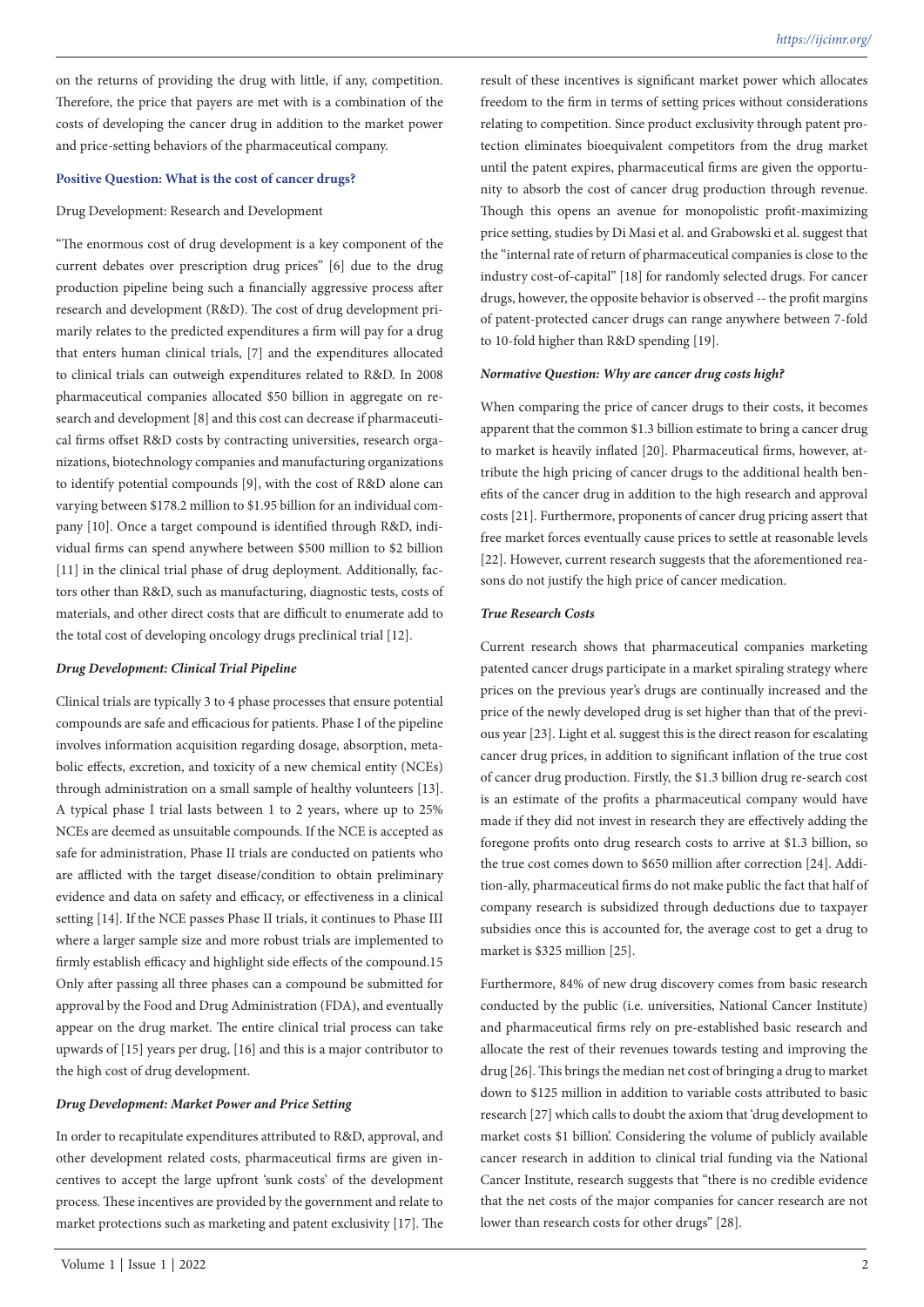Other studies suggest that the cost to develop one cancer drug lies between the conservative \$125 million estimate and the inflated multibillion dollar estimate, at approximately \$648 million as of 2017 [29]. Despite differences in estimates of what the true cost of bringing a cancer drug to market is, research shows that the advertised cost of bringing a cancer drug to market is heavily inflated, which places a heavy price burden on payers. This directly impacts the price of cancer medication, as artificial cost inflation acts as justification for high prices.

### **Regulation and Policy: Economic shifters**

### *Regulation*

In a free market there is an expectation that the price of a drug will settle based on its actual benefit but there seems to be little correlation between a cancer drug's price and benefit due to escalating costs outside the scope of pharmaceutical companies [30]. The National Institute of Health, National Cancer Institute, Food and Drug Administration, and Office of Human Research Protection have imposed increasing regulatory burdens on drug companies which lead to in-creased development costs [31]. These regulations, such as initiating a Cancer Therapy Evaluation Program are instituted to protect the health and safety of patients, but also lead to fewer patients entering clinical trials such regulations not only lead to significant delays in the drug production pipeline but also "obstruct cancer research and increase costs while adding little to patient protection" [32]. This is certainly a contributing factor to the rising costs of cancer drug development which impact the rising prices if regulatory burdens are creating delays in the drug production pipeline, or making it data acquisition more difficult through tending to the interests of patients, the drug companies are the entities which absorb the cost and risk of regulatory interference. In order to recapitulate on lost revenues and additional expenditures attributed to regulatory delays, pharmaceutical firms could increase prices to ensure reimbursement.

### *Policy*

In addition to regulation, policy changes can act as economic shifters to drive the price of cancer drugs up. Legislation such as the Medicare Prescription Drug, Improvement, and Modernization Act of 2003 prevents Medicare from negotiating drug prices [33]. This legislation was not arbitrary, but rather "encouraged or guided by interest groups" [34] (i.e. pharmaceutical lobbyists) and resulted in an almost immediate increase in the profits of pharmaceutical companies [35]. Dean Baker's analysis suggests that eliminating the Medicare Prescription Drug, Improvement, and Modernization act could allow Medicare to negotiate drug prices, which would result in annual savings between \$50 billion to \$80 billion [36] but by eliminating the option for Medicare to negotiate prices, pharmaceutical firms establish a position of control over the prices they set for medication. By actively shaping policy and taking proactive measures to make sure the negotiation leverage is in the hands of pharmaceutical companies, drug producers eliminate the risk of political regulation from placing restrictions on their pricing behaviors. Such a practice not only al-lows for greater market power via lessened government control, but also allows for more aggressive price setting which guarantees substantial revenues.

#### *International Policy*

Cancer drug prices in the United States seem to follow their own economic frameworks that are not priced according to cost of research development and production, value to patients, or effectiveness [37]. In Canada, the Middle East, Far East, and most European nations, drug prices are actively negotiated between governments and pharmaceutical companies which places limits on the cost and subsequent price of drugs [38]. For example, Tyrosine Kinase Inhibitors (TKIs) used as therapy for Leukemia are priced at 50-75% lower than prices in the United States, albeit at a similar cost of development and production [39]. This is a clear exhibit of profit maximizing price setting that is placing strain on the American healthcare system and placing patients in a position of choosing between bankruptcy and death. The same drug (TKIs) being priced differently in Europe and in America displays a distinct "crossing of a moral line between reasonable profits and profiteering" [40] and adds evidence to the claim that cancer drugs are priced too high. By drawing a comparison between the same medication being offered in the United States and abroad, it becomes clear that price setting behaviors function far differently in America. Without involved government regulation with entities that establish negotiation power comparable to pharmaceutical industries, cancer medication prices in the United States are not priced based on what is beneficial to the economy and affordable to the patient, but rather prices are based on arbitrary profit maximizing tactics.

### *Pay-for-Delay*

Pharmaceutical companies partake in 'pay-for-delay' deals where firms with branded/ patented drugs which are close to expiry offer monetary incentives for companies to delay introduction of the generic version to the drug market [41]. The motive behind this behavior is the fact that generic drug manufacturers have very little market power relative to branded drug manufacturers due to competition within the drug market [42]. 'Pay-for-delay' deals allow branded drug manufacturers to continue reaping the monetary revenues of products without the risk of patients switching to generic bio-equivalents or therapeutic equivalents by delaying the introduction of generics to the drug market a structure that has led to \$1.06 trillion in expenses over the last decade [43]. By creating a delay in generic cancer medication from hitting the market, pharmaceutical companies effectively 'renew' their patent privileges for a limited period of time, and continue pricing at the status quo for the drug. Since the entrance of generic competitors would de-crease the demand for branded cancer medications, eliminating competitors through 'pay-for-de-lay' deals for a limited period of time allows the persistence of market power and subsequently, aggressive price setting behavior which ensures substantial revenues. Such systems have a direct impact on the patient because it limits, if not eliminates, the options for more affordable medication 'pay-fordelay' schemes solidify the demand for branded cancer medications through minimizing generic competition and allow the persistence of price-setting behavior.

### *Generic Drugs*

Upon introduction of a generic bioequivalent to a branded drug, a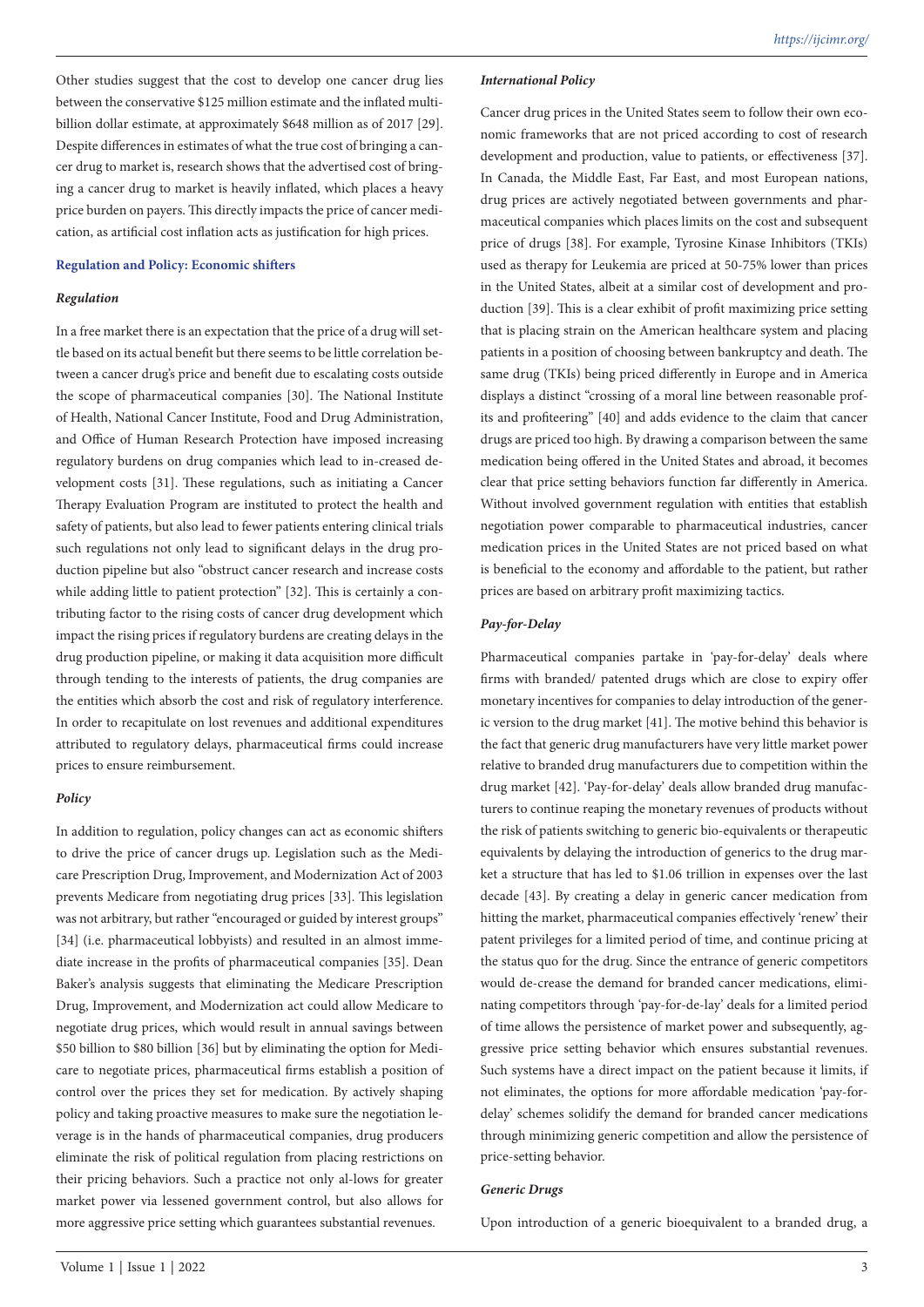significant price drop is observed [44] where drug firms would set prices very close to marginal costs in order to stay competitive [45]. This behavior is observed by rehashing the definition of pricethe sum of the cost of production and the market power of the firm. The cost of producing generic bio-equivalents is significantly reduced in comparison to producing a branded drug because there are no prohibitive R&D and clinical trial costs. Furthermore, due to competition, the market power of a generic drug manufacturer is also significantly less than the market power of a branded drug manufacturer. As a matter of fact, "the free-market economy may have worked too well" for generic drugs, because upon entering the market, "they result in a significant drop of the drug price to a bottom value that may discourage generic companies from competing for the particular drug market" [46]. This causes an exodus of generic cancer drugs from the market, leaving a paucity of companies competing to produce the drug [47] the scarcity of potential generic drug producers in conjunction with "strict FDA regulations, aging manufacturing facilities, shortage of raw materials, and market manipulation by intermediary distributorships, contributes to increasing drug shortages" [48] Additionally for older cancer drugs, competition and the availability of newer alternatives forces prices to be set low in conjunction with potentially small patient populations, these factors provide very little incentive for generic drug manufacturers to continue producing oncology drugs, thus drug shortages occur as they leave the market [49]. Though this is not directly related to designer pharmaceutical companies, the difficulty of producing generic cancer medication while staying solvent presents a substantial barrier for providing affordable medication effectively the competition eliminates itself until there are very few generic companies that are able to pro-duce medications while funding their operations, and this indirectly allows for a greater market presence of designer drug companies.

### *What can be done about the cancer drug pricing issue*

Based on the evidence presented, it is clear that the estimated cost of producing a cancer drug is significantly lower than the established costs, with estimates ranging anywhere between \$125 million to \$648 million instead of the commonly assumed \$1 billion to \$2 billion. Granted, cancer drug development is an expensive process, but perhaps it is not as expensive as prices suggest they are. It is unanimously agreed upon that the cancer medication pricing scheme needs to be addressed due primarily to the financial toll aggressive price-setting takes on patients, but also due to unnecessary expenditures on behalf of the government and insurers.

### *Restrict Monopolies*

Monopolistic behavior by branded pharmaceutical companies has shown to result in price setting that is excessive. In order to address this issue, there are several approaches which could place controls on price setting. The first option is to subject cancer drugs which operate under a monopoly environment to price controls or even competition [50]. If a pharmaceutical firm creates a drug which addresses a specific cancer for which there is no alternative treatment or competitor, the approved drug should undergo price control through legal mandates which controls the price which the pharmaceutical companies can set

the drug [51]. By creating a panel of healthcare professionals with no conflicts, interests, or relations with the success of the drug, a fair pricing system which is less of a burden to the patient, yet still incentivizes the pharmaceutical firm could be developed and implemented. This could act as a system of checks and balances that allows pharmaceutical companies the freedom to price drugs in a manner that provides incentives, but places controls and limits on how much they are allowed to incentivize themselves. Similar to how legislative bodies in Europe and Canada are able to negotiate prices with drug companies, this approach increases regulation and provides the opportunity for a pricing scheme that is beneficial to both payers and producers'.

### *Control Negotiations*

Due to the Medicare Prescription, Drug, Improvement, and Modernization Act of 2003, pharmaceutical companies effectively prevented Medicare from negotiating prices lower than what the firm set. Eliminating such legislation would not only decrease the price payers face [52] but also potentially increase transparency in the price-setting behavior it would truly "enhance the capacity of market forces to produce more reasonable cancer drug prices" [53]. Furthermore, prohibiting pay-for-delay strategies would allow earlier introduction of generic medication into the drug market, allowing for significantly decreased prices in relation to patented cancer medication. Research shows that from 1994 to 2004, prohibiting pay-for-delay negotiations and rejecting the Medicare Reform Act of 2003 would have saved about \$1.4 trillion - \$1.8 trillion, and this is a valuable avenue to pursue if the cancer drug pricing issue is to be alleviated [54].

Additionally, it is not possible to import foreign prescription medications in the United States due to patient safety reasons put forth by the pharmaceutical lobby [55]. Estimates by the Canadian Patented Medicine Prices Review Board suggested that American consumers pay 100% more for branded drugs compared to what consumers from other countries pay [56] for ex-ample Imatinib, a chronic leukemia drug is priced at \$29,000 in Mexico, \$46,000 in Canada, but \$92,000 in the United States [57]. Such price setting from designer pharmaceutical companies is creating a monetary barrier for patients to receive treatment on severe conditions. The unnecessarily high prices place an insolvency risk on Medicare, increase the annual expenditures of the United States healthcare system, and raise health insurance premiums. The shockwaves of prescription drug pricing in general are being felt throughout the healthcare system, and prescription cancer drug price changes present the opportunity for balancing the system.

### *Lobbying*

The method by which legislation such as the Medicare Reform Act get approved is through significant lobbying efforts on behalf of the pharmaceutical industry. As a matter of fact, the expenditures allocated towards aerospace, defense, gas, and oil are all outweighed by pharmaceutical lobby expenditures, which were estimated at \$306 million in 2012 [58]. Lobbyists assert that their price setting behaviors do not affect consumers because insurers are the ones who pay for medical expenses, but in reality, insurance corrects for this by increasing insurance premiums, increasing cost-sharing with the patients, and increasing out-of-pocket expenses, which places patients in a difficult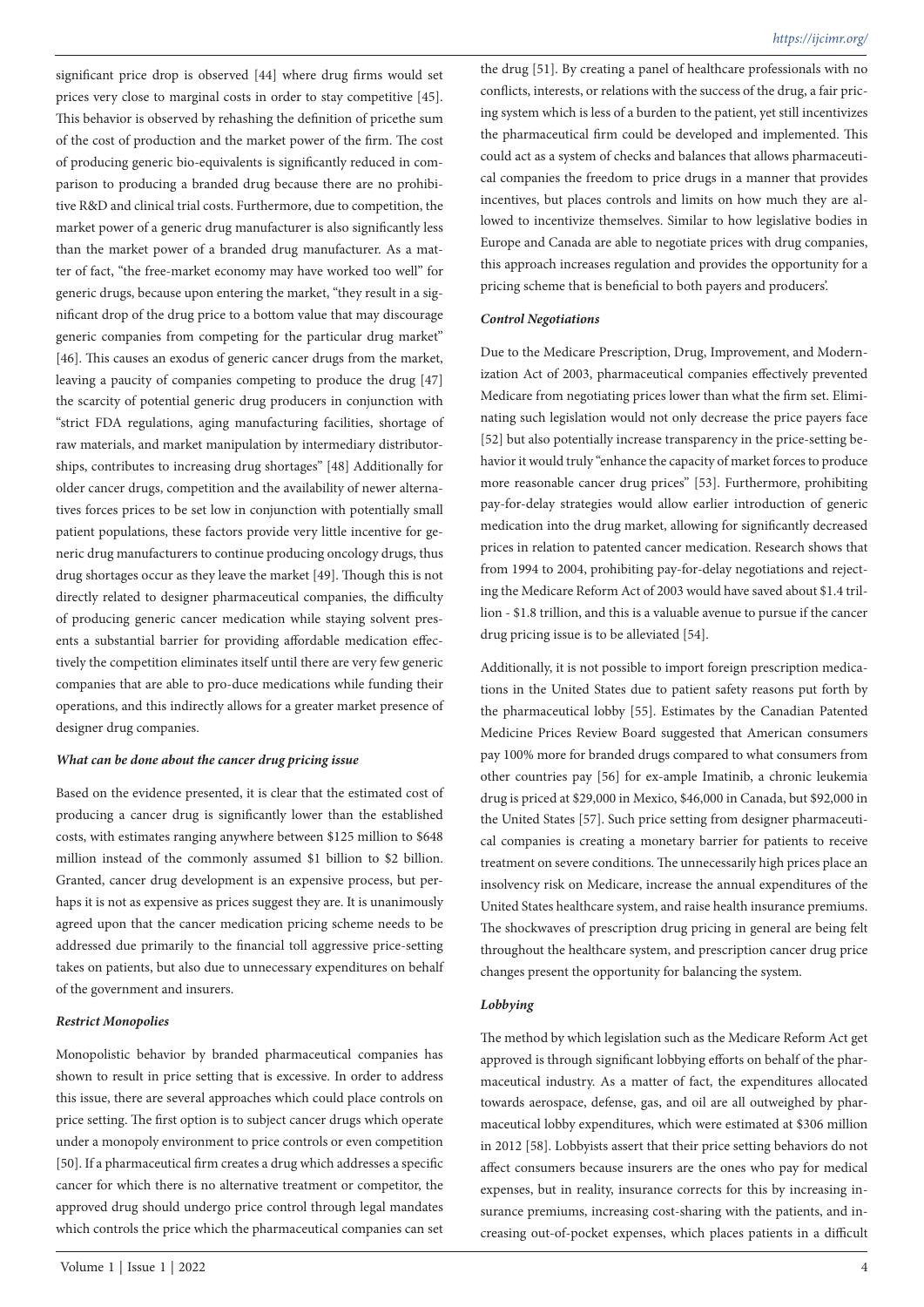financial situation. Though it is not illegal to lobby by any means, it is imperative to look at the impact lobbying is having on the United States healthcare system and establish measures to consider lobbyist's appeals from all angles. Like mentioned before, a panel of health care professionals with no vested interest or conflicts in the success of pharmaceutical firms could act as liaisons for patients who currently receive little representation against pharmaceutical companies. Lobbying is a vital method of company representation, but implementing a system of healthcare professionals who can predict the ramifications of lobbying efforts and educate the public about potential risks allows for foresight in policy-related decision making.

### **Discussion**

Cancer drugs are priced based on what the market will tolerate. Constantly rising oncology drug prices are creating shockwaves in the United States healthcare industry, putting patients under tremendous financial stress and contributing to rising healthcare expenditures. The prices pharmaceutical companies set for patented cancer drugs do not reflect true costs, but rather reflect monopolistic behavior that significantly inflates the price of the drug over the true cost. Though patent protection incentivizes pharmaceutical firms to innovate and tackle challenging problems, it leaves opportunity for exploitation and profiteering.

The financial toll of research and development and the clinical approval process have been touted as the reasons for the high price of cancer drugs, but current research shows that the expenses of the drug development and approval process are significantly inflated. Pharmaceutical companies are exercising their market power by not only setting prices of treatment prohibitively high, but also by changing legislation and lobbying congress to guarantee increasing revenues. In an age where the United States is aiming to control healthcare expenditures, it is imperative to address the patented cancer drug price setting behaviors of pharmaceutical companies not only to create a more efficient health care system, but most importantly to allow patients to afford essential cancer medication and not have to choose between death and bankruptcy.

**Conflicts of Interest:** None to Disclose.

**IRB Approval:** Unnecessary.

**Funding:** None to Disclose.

## **References**

1. Kantarjian, Hagop, et al. "High cancer drug prices in the United States: reasons and proposed solutions." Journal of oncology practice. 2014; 10(4): e208.

2. Ibid.

3. Siddiqui, Mustaqeem, and S Vincent Rajkumar. "The high cost of cancer drugs and what we can do about it." Mayo Clinic Proceedings. 2012; 87(10):935.

4. Kantarjian, Hagop M, et al. "Cancer drugs in the United States: Justum Pretium-the just price. "Journal of clini-cal oncology. 2013; 6. Adams, Christopher P, and Van V Brantner. "Estimating the cost of new drug development: is it really \$802 mil-lion?." Health affairs. 2006; 25(2):420.

7. Ibid.

8. Siddiqui, Mustaqeem, and S. Vincent Rajkumar. "The high cost of cancer drugs and what we can do about it." Mayo Clinic Proceedings. Vol. 87. No. 10. Elsevier, 2012, 936.

9. Ibid.

10. Prasad, Vinay, and Sham Mailankody. "Research and development spending to bring a single cancer drug to mar-ket and revenues after approval." JAMA internal medicine. 2017; 177(11):1571.

11. Adams, Christopher P, and Van V. Brantner. "Estimating the cost of new drug development: is it really \$802 mil-lion?." Health affairs. 2006; 25(2):420.

12. Meropol, Neal J, and Kevin A Schulman. "Cost of cancer care: issues and implications." Journal of Clinical On-cology. 2007; 25(2):184.

13. DiMasi, Joseph A, Ronald W Hansen, and Henry G Grabowski. "The price of innovation: new estimates of drug development costs." Journal of health economics. 2003; 22(2):154.

14. Ibid.

15. Ibid.

16. DiMasi JA, Grabowski HG, Vernon J. R&D costs, innovative output and firm size in the pharmaceu-tical industry. International Journal of the Economics of Business. 1995; 2:202.

17. Ballreich, Jeromie. PRICE DISCRIMINATION IN THE US CAN-CER DRUG MARKET. Diss. Johns Hopkins University. 2017; 31.

18. DiMasi, Joseph A, Ronald W. Hansen, and Henry G. Grabowski. "The price of innovation: new estimates of drug development costs." Journal of health economics. 2003; 22(2):182.

19. Prasad, Vinay, and Sham Mailankody. "Research and development spending to bring a single cancer drug to mar-ket and revenues after approval." JAMA internal medicine. 2017; 177(11):1573.

20. Light, Donald W, and Hagop Kantarjian. "Market spiral pricing of cancer drugs." Cancer. 2013; 119(22):3900.

21. Ibid.

22. Kantarjian, Hagop, et al. "High cancer drug prices in the United States: reasons and proposed solutions." Journal of oncology practice. 2014; 10(4):e208.

23. Light, Donald W, and Hagop Kantarjian. "Market spiral pricing of cancer drugs." Cancer. 2013; 119(22):3900.

24. Ibid.

<sup>5.</sup> Ibid.